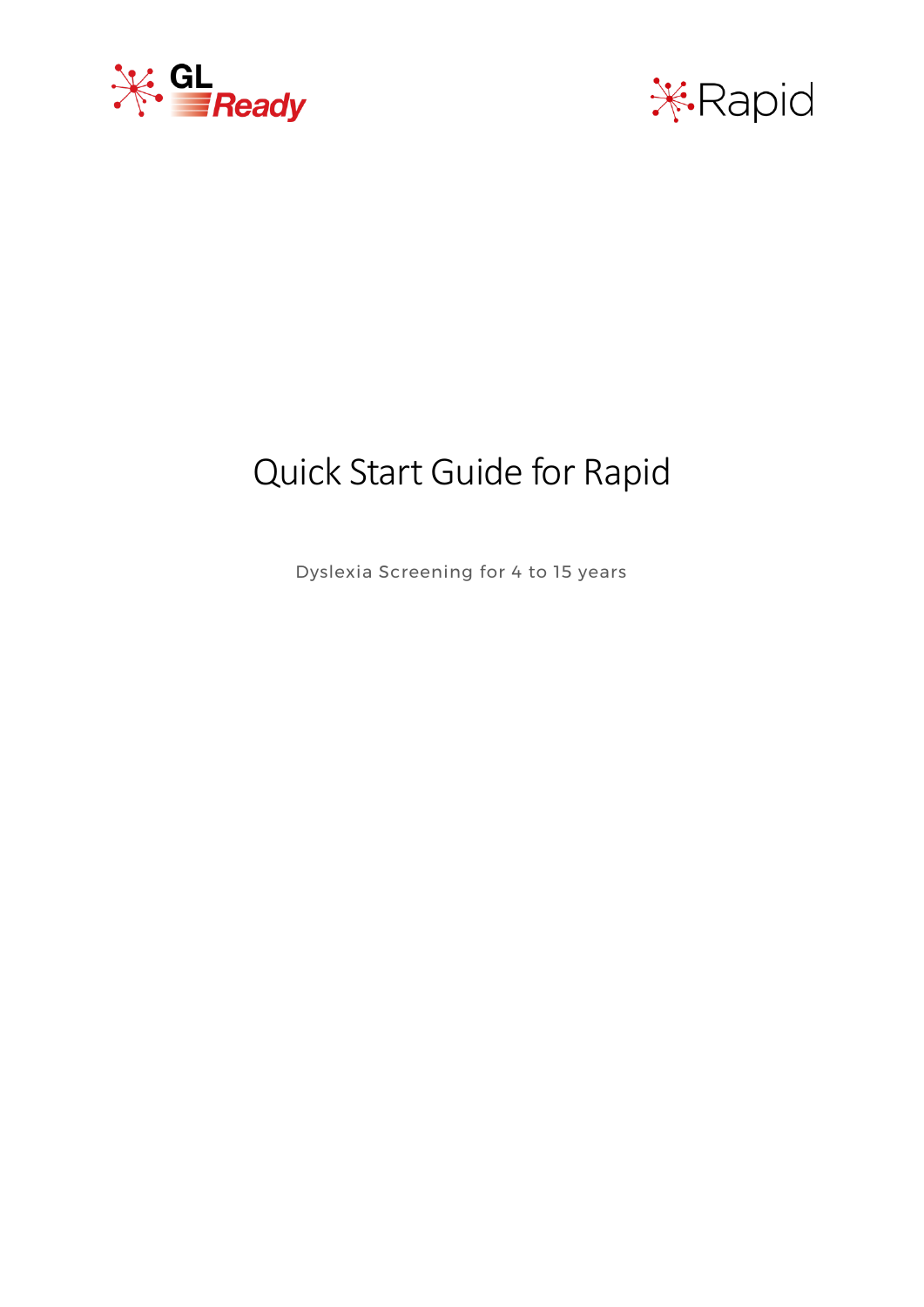



## **Contents**

| $\mathbf{1}$ . |                                                                 |  |
|----------------|-----------------------------------------------------------------|--|
| 2.             |                                                                 |  |
| 3.             |                                                                 |  |
| 4.             |                                                                 |  |
| 5.             |                                                                 |  |
|                |                                                                 |  |
|                |                                                                 |  |
|                |                                                                 |  |
|                |                                                                 |  |
| 6.             |                                                                 |  |
|                |                                                                 |  |
|                |                                                                 |  |
| 7.             |                                                                 |  |
|                | Use this computer and test immediately - individual student  11 |  |
|                | Use another computer and test later - individual student 12     |  |
|                | Use another computer and test later - multiple students 13      |  |
|                |                                                                 |  |
| 8.             |                                                                 |  |
|                |                                                                 |  |
|                |                                                                 |  |
|                |                                                                 |  |
|                | Animal names for pupils between 7 and 8 years old (spoken)16    |  |
| 9.             |                                                                 |  |
|                |                                                                 |  |
|                |                                                                 |  |
|                |                                                                 |  |
| 10.            |                                                                 |  |
| 11.            |                                                                 |  |
| 12.            |                                                                 |  |
| 13.            |                                                                 |  |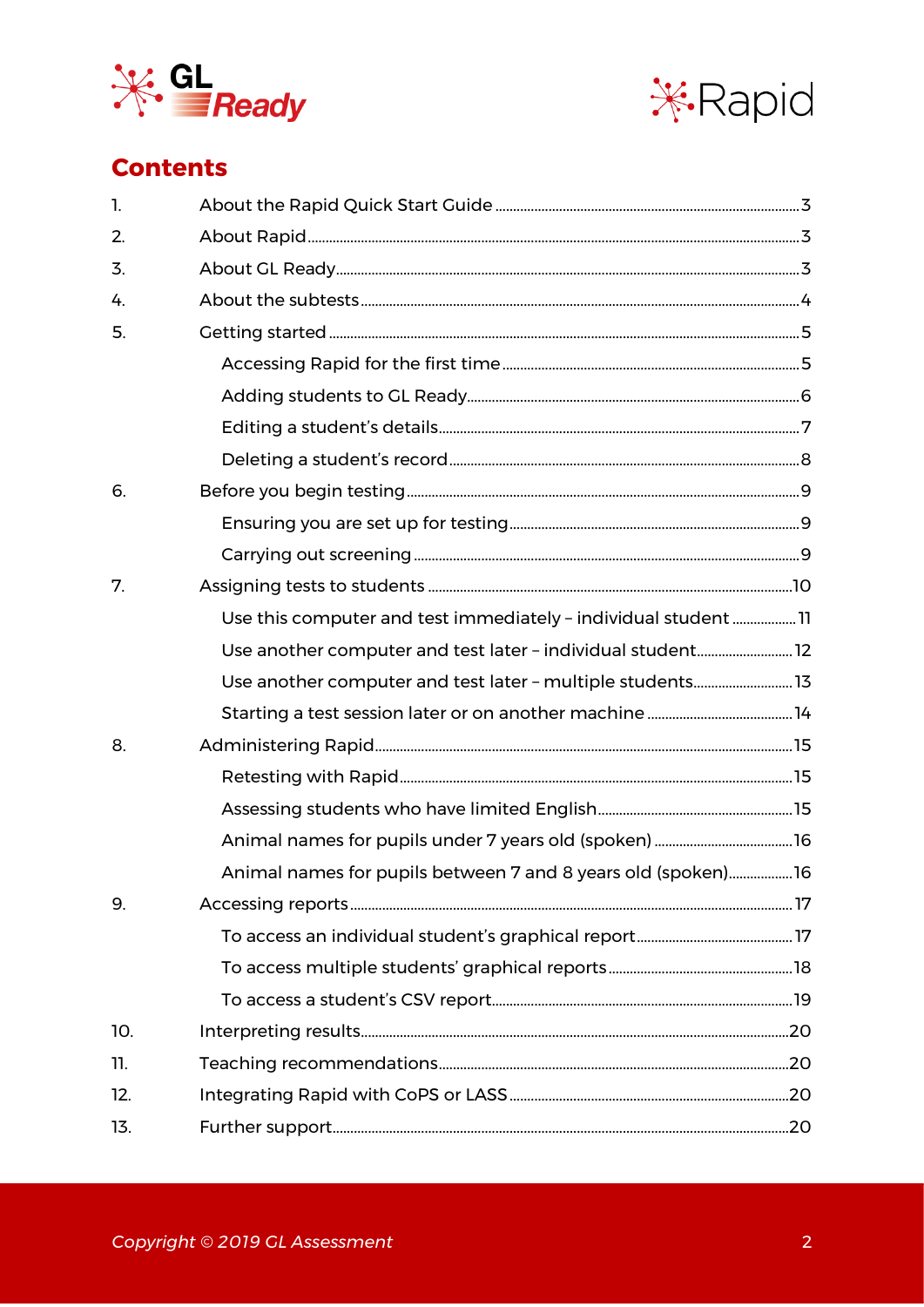



## <span id="page-2-0"></span>**1. About the Rapid Quick Start Guide**

The *Rapid Quick Start Guide* is an aid to navigate the testing system and is designed to be read in conjunction with the *Rapid User Manual*.

The *Rapid User Manual* contains far more detail and includes additional topics that are not covered in this guide. The *Rapid User Manual* was written by a chartered psychologist, Dr Joanna Horne, to provide valuable support for the teacher and SENDCo in interpreting the results and in providing teaching support for those students who need it.

## <span id="page-2-1"></span>**2. About Rapid**

**Rapid Dyslexia Screening** is an objective computer-based system for identification of dyslexia between the ages of 4 to 15 years.

It is swift and easy to administer, taking only 15 minutes – less than any comparable system currently available. Results, based on national standardised norms, are available immediately. A simple, printable report of the results, which incorporates automatic expert interpretation, gives a clear indication of the probability of dyslexia.

Rapid provides three separate dyslexia-sensitive subtests:

- phonological processing
- auditory working memory
- phonic decoding skills (for students aged 8 and over) or integration of visual memory skills (for students under 8 years).

## <span id="page-2-2"></span>**3. About GL Ready**

GL Ready is an intuitive and user-friendly online testing platform. It can be accessed on most browsers and on most devices, including touchscreen tablets and iPads, via a secure login.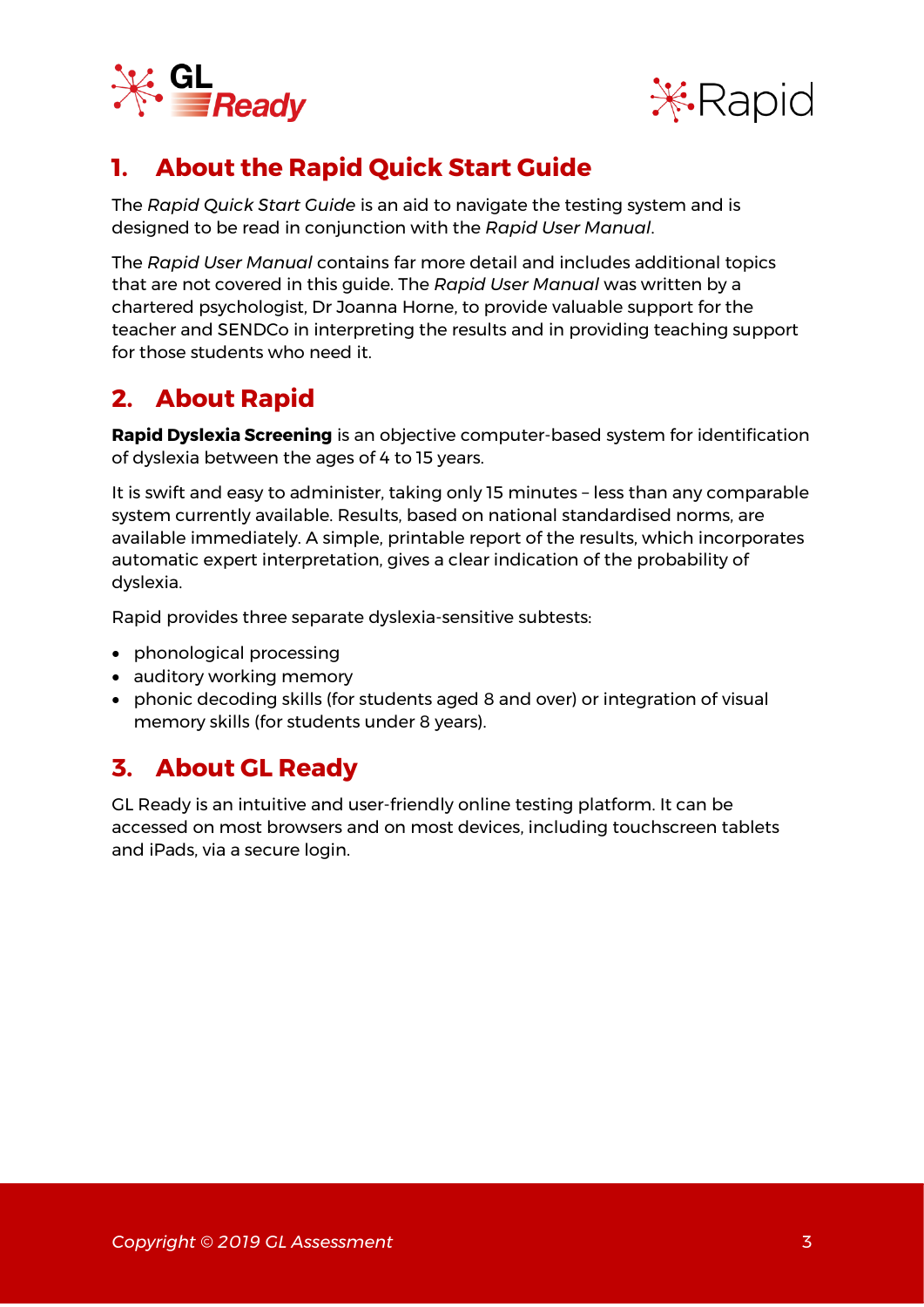



## <span id="page-3-0"></span>**4. About the subtests**

The Rapid subtests assess phonological and memory skills that are known to impact on literacy.

| <b>Subtest</b>                    | Age range     | <b>Cognitive area assessed</b>   |
|-----------------------------------|---------------|----------------------------------|
| Rhymes / Word chopping / Segments | $4:0-15:11$   | <b>Phonological processing</b>   |
| Races / Mobile phone              | $4:0-15:11$   | Auditory sequential memory       |
|                                   | $4:0 - 7:11$  | Visual-verbal integration memory |
| Crayons / Funny words / Non-words | $8:0 - 15:11$ | <b>Phonic skills</b>             |

In order to allow for natural development in the component skills as children get older and to ensure that the test gives accurate results, the content of each of these subtests varies according to the age of the child, although the underlying cognitive processes are essentially the same.

For more details, please see the user manual for further guidance.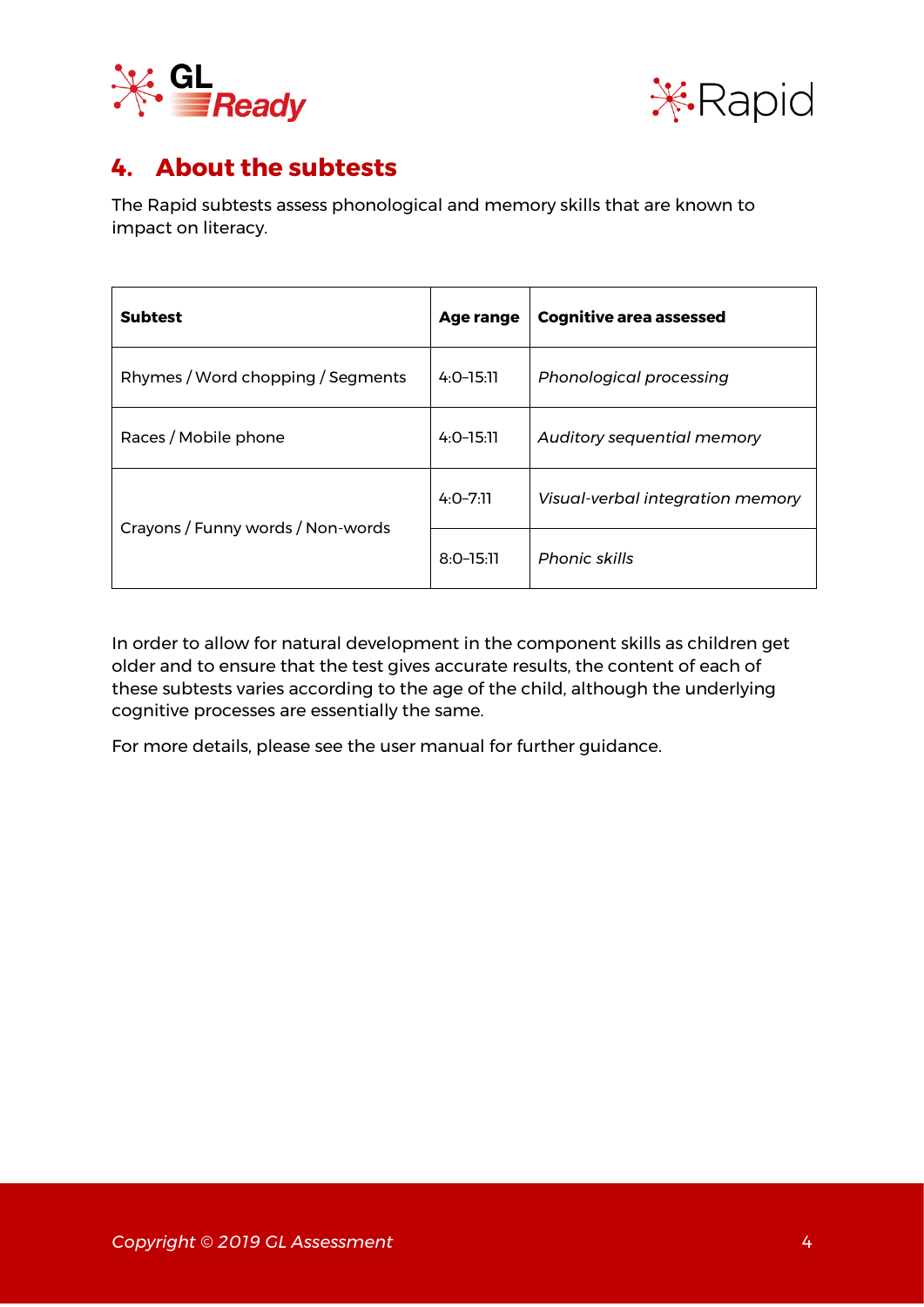



## <span id="page-4-0"></span>**5. Getting started**

#### <span id="page-4-1"></span>Accessing Rapid for the first time

Rapid runs on the GL Ready platform at [www.glready.com.](http://www.glready.com/)

- Step 1: You will be set up with a GL Ready account and a Rapid subscription.
- Step 2: You will receive a welcome email from **glready@gl-assessment.co.uk** with information on how to access the platform.
- Step 3: Before logging in for the first time, set your new password via the 'Set or reset your password' link at [www.glready.com/password/reset.](http://www.glready.com/password/reset)

| Reset password |        |                                      |
|----------------|--------|--------------------------------------|
|                | School | Start typing the name of your school |
|                | Email  |                                      |
|                |        | <b>Send Password Reset Link</b>      |
|                |        |                                      |

You will then receive a second 'password reset' email. Follow the instructions in the email to create a secure login for GL Ready.

- Step 4: Log in to your GL Ready account and start setting up your students and assigning Rapid (see the next two sub-sections for details).
- Step 5: Check the status of your Rapid subscription in the 'Manage school' tab at the top of your GL Ready page.

To ensure the security of your students' personal data, please follow current best practice for password security.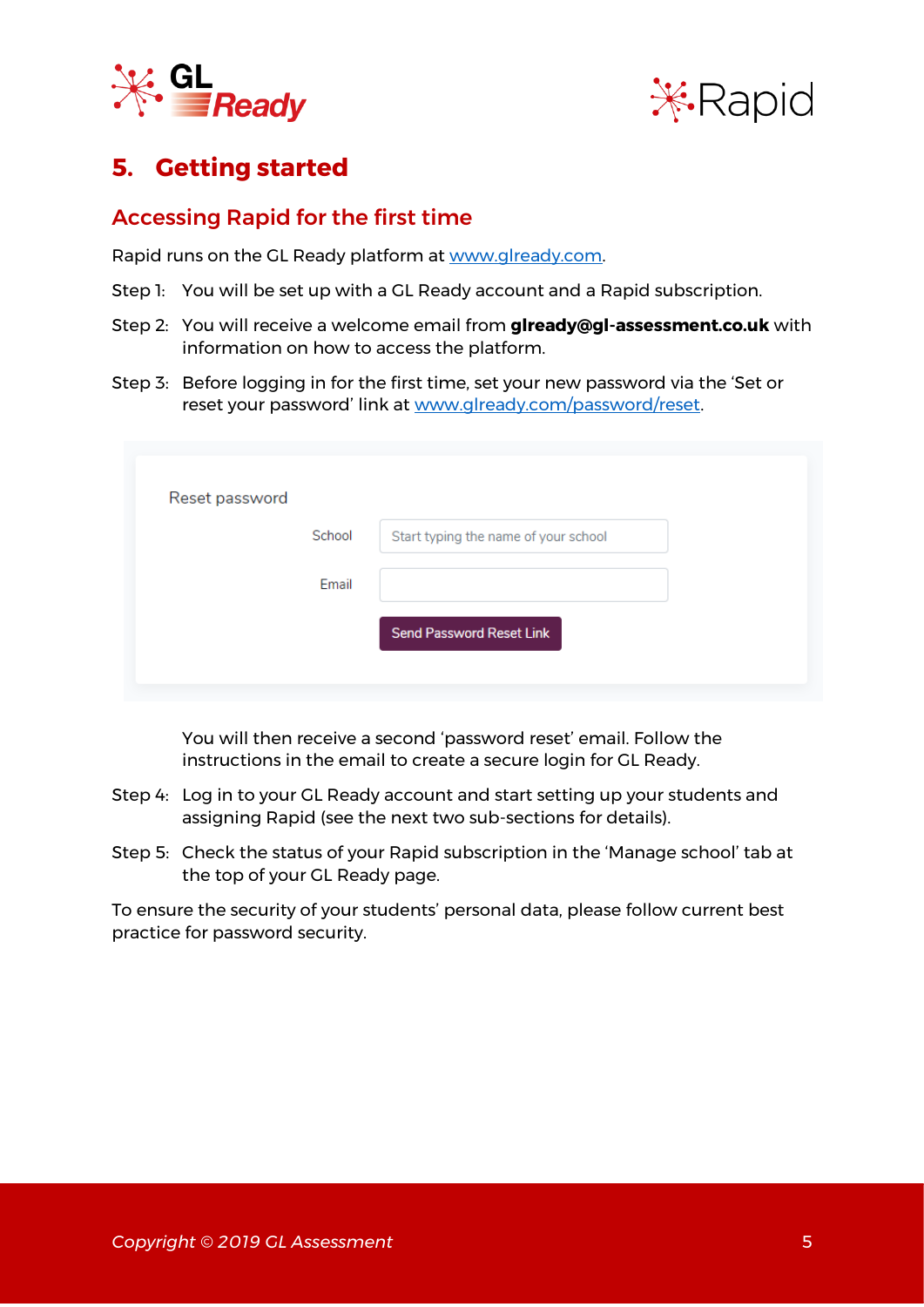



#### <span id="page-5-0"></span>Adding students to GL Ready

To administer Rapid, you must first add your students to the GL Ready platform.

Step 1: Go to the 'Manage students' page ([www.glready.com/students\)](http://www.glready.com/students).



Step 2: Add **individual** students by clicking the 'New student' button and completing the form.

> Or add **batches of students** via CSV import by clicking the 'Import students' button and following the instructions.

*The Student ID can be the Testwise ID, UPN or any student ID that is meaningful to the school and enables you to identify students.* 

| New student                                      | × |
|--------------------------------------------------|---|
| Name                                             |   |
| Name                                             |   |
| Student ID                                       |   |
| e.g. Testwise ID, UPN or Student ID              |   |
| Gender                                           |   |
|                                                  |   |
| Date of Birth                                    |   |
| dd/mm/yyyy                                       |   |
|                                                  |   |
| Save and close<br>Save and add another<br>Cancel |   |

NB It is very important that the date of birth of each student is entered correctly as the subtests that are given to each student and the norms that are applied in their report are determined by their age.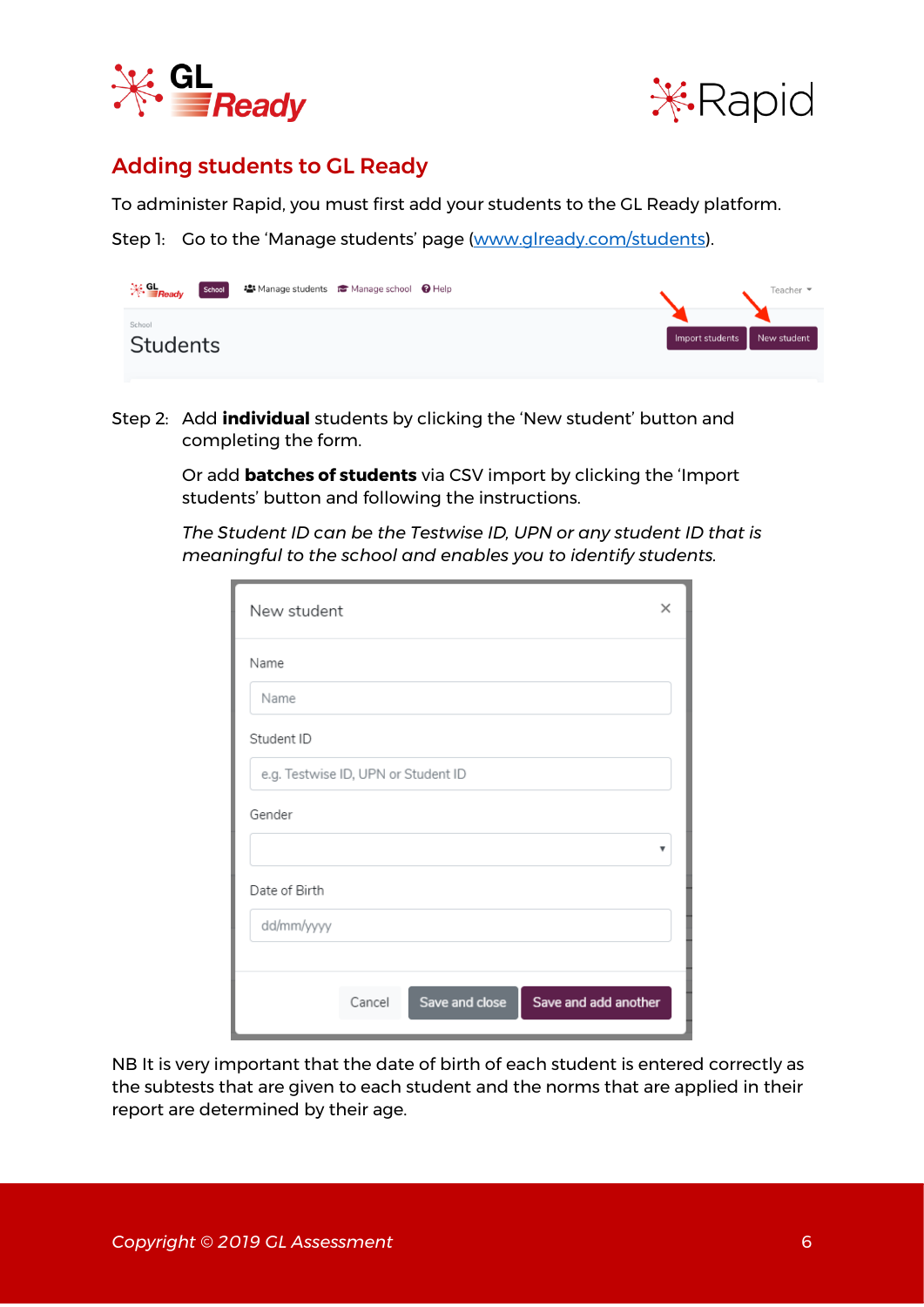



#### <span id="page-6-0"></span>Editing a student's details

To edit a student's details:

Step 1: Select the edit icon next to the student's name.

| $\mathcal{H}$ all Ready | <b>GL Test School</b>               | <b>名 Manage students for Manage school ↓ 日</b> elp |            |                                                | Teacher $\blacktriangleright$ |
|-------------------------|-------------------------------------|----------------------------------------------------|------------|------------------------------------------------|-------------------------------|
|                         |                                     |                                                    |            |                                                |                               |
| U                       | <b>Test Student</b><br>$\mathbb{Z}$ | $10y$ 6m<br>Male                                   | 1 day ago  | $\bigodot$ Rapid<br>CoPS<br><b>LASS 8-11</b>   | Report                        |
|                         | Demo Student                        | Female<br>11y1m                                    | 4 days ago | $\bigcirc$ LASS 8-11<br><b>B</b> Rapid<br>CoPS | Report $\blacktriangleright$  |
|                         | Example Student @                   | Female<br>8y1m                                     | 4 days ago | $\bigcirc$ LASS 8-11<br>CoPS<br>Rapid          | Report $\tau$                 |

Step 2: In the 'Edit student' form you can change any of their details.

| Edit student                                    |        | $\times$ |
|-------------------------------------------------|--------|----------|
| Name                                            |        |          |
| Demo Student                                    |        |          |
| Student ID                                      |        |          |
| Randomtest7                                     |        |          |
| Gender                                          |        |          |
| Female                                          |        |          |
| Date of Birth                                   |        |          |
| 01/08/2008                                      |        |          |
| August 1st 2008                                 |        |          |
| <b>Delete Student</b><br>ivul sel-<br>Fuavs auu | Cancel | Save     |

NB It is important to take care to enter the date of birth in correctly**. If a student has already sat a test AND you change their date of birth, then their responses and reports will be automatically deleted.** This is because the tests are age sensitive and it is important to avoid a misdiagnosis. There is no way to retrieve deleted responses. There is no impact to changing any of the other details.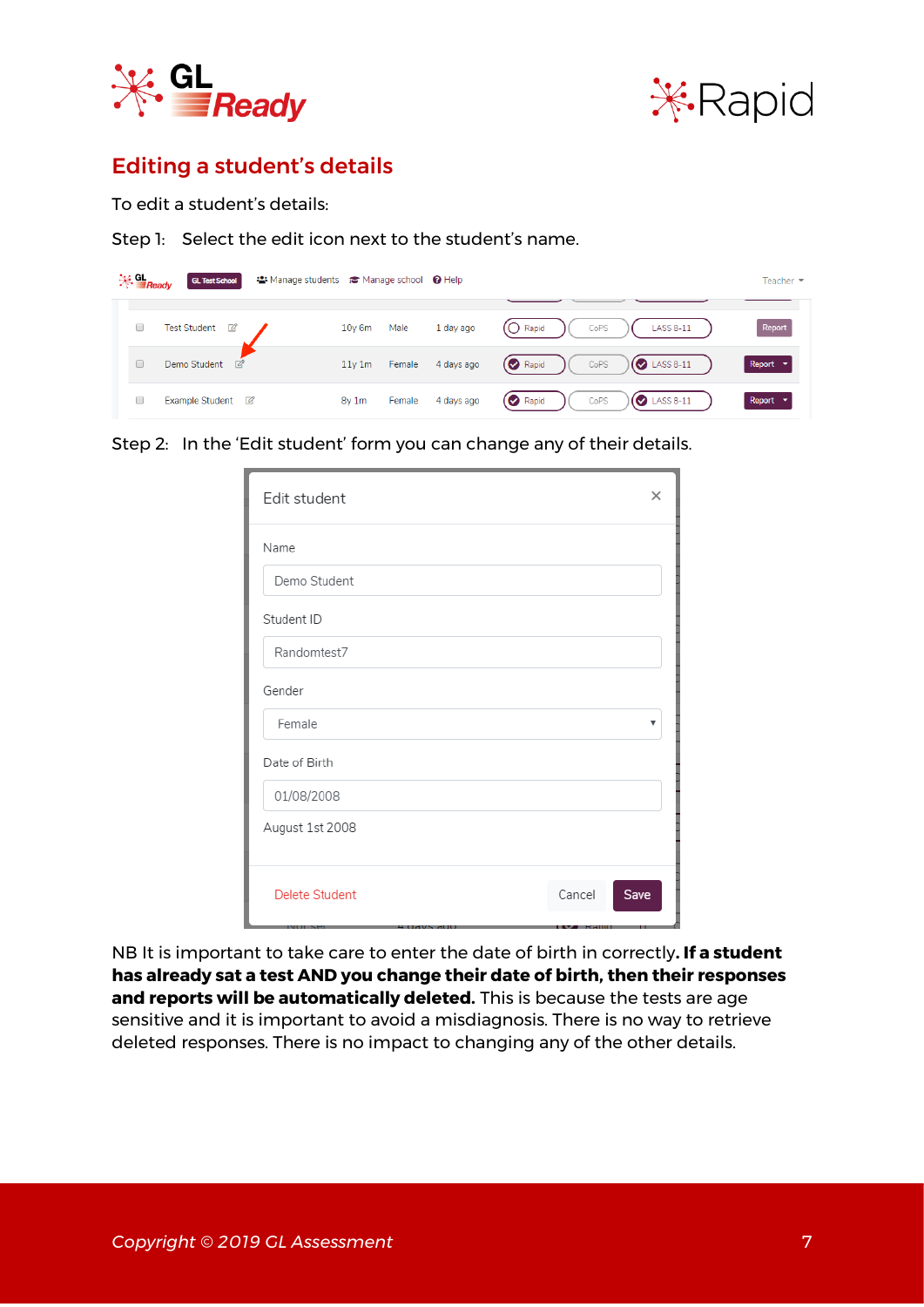



#### <span id="page-7-0"></span>Deleting a student's record

It is important to note that deleting a student's records completely erases all data – there is no way to retrieve deleted data. **Ensure you have saved any required reports before deleting**.

Step 1: Select the edit icon next to the student's name.

| <del>ั</del> ⊁ั้ <del>≣Read</del> y | <b>GL Test School</b> | 2 Manage students r Manage school + Help |                   |                                                             | Teacher $\blacktriangleright$ |
|-------------------------------------|-----------------------|------------------------------------------|-------------------|-------------------------------------------------------------|-------------------------------|
|                                     |                       |                                          |                   |                                                             |                               |
| <b>Test Student</b>                 | ☑                     | Male<br>$10y$ 6m                         | 1 day ago         | $(\bigcirc$ Rapid<br>LASS 8-11<br>CoPS                      | Report                        |
| Demo Student                        | $\sqrt{a}$            | 11y1m                                    | Female 4 days ago | $\bigcirc$ Rapid $\bigcirc$<br>$\bigcirc$ LASS 8-11<br>CoPS | Report $\blacktriangleright$  |

Step 2: In the 'Edit student' form click the 'Delete student' button.

| Edit student          |        | $\times$ |
|-----------------------|--------|----------|
| Name                  |        |          |
| Demo Student          |        |          |
| Student ID            |        |          |
| Randomtest7           |        |          |
| Gender                |        |          |
| Female                |        |          |
| Date of Birth         |        |          |
| 01/08/2008            |        |          |
| August 1st 2008       |        |          |
| <b>Delete Student</b> | Cancel | Save     |

Step 3 A confirmation message will pop up. If you want to delete their record, select 'Delete'.

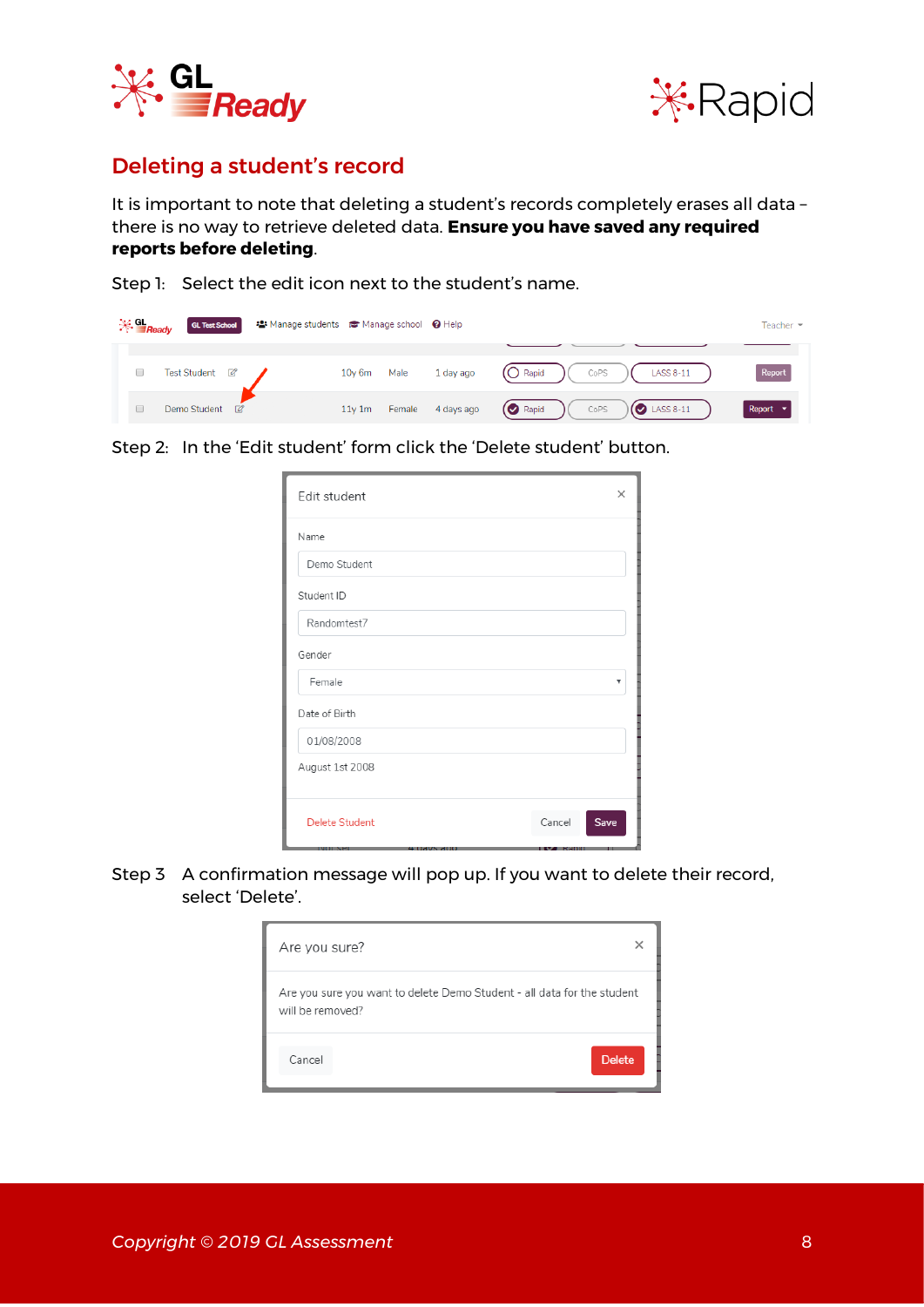



## <span id="page-8-0"></span>**6. Before you begin testing**

#### <span id="page-8-1"></span>Ensuring you are set up for testing

Before carrying out any screening with your students, you should ensure that your machines are appropriately set up to run the subtests.

- Run the 'Diagnostic tool' (available from [www.glready.com/student\)](http://www.glready.com/student) on all of the machines that will be used for testing. We recommend you do this while logged in to each machine as a **student**.
- Ensure that the speakers are working, or that students have access to working headphones.

For further information about the technical requirements for running Rapid on your machines, please see the user manual.

#### <span id="page-8-2"></span>Carrying out screening

Please read the following information before carrying out screening:

- The three subtests can be done in any order.
- The three subtests do not have to be attempted in a single sitting.
- Full results can be obtained once the student completes all three subtests.
- Screening should be carried out in reasonably quiet surroundings with minimal distractions.
- Each subtest is preceded by a demonstration and/or practice items.
- Upon completion of the practice phase, the test will start.
- Younger students should be supervised during the screening.
- Older students, once they have started, may not need supervision.
- Most of the subtests in Rapid are adaptive; the program will automatically adjust the difficulty of the items to suit the ability of the student.
- In general, the items get harder the longer the subtest continues.
- Completed subtests will be clearly marked with a tick.

More detailed information can be found in the user manual.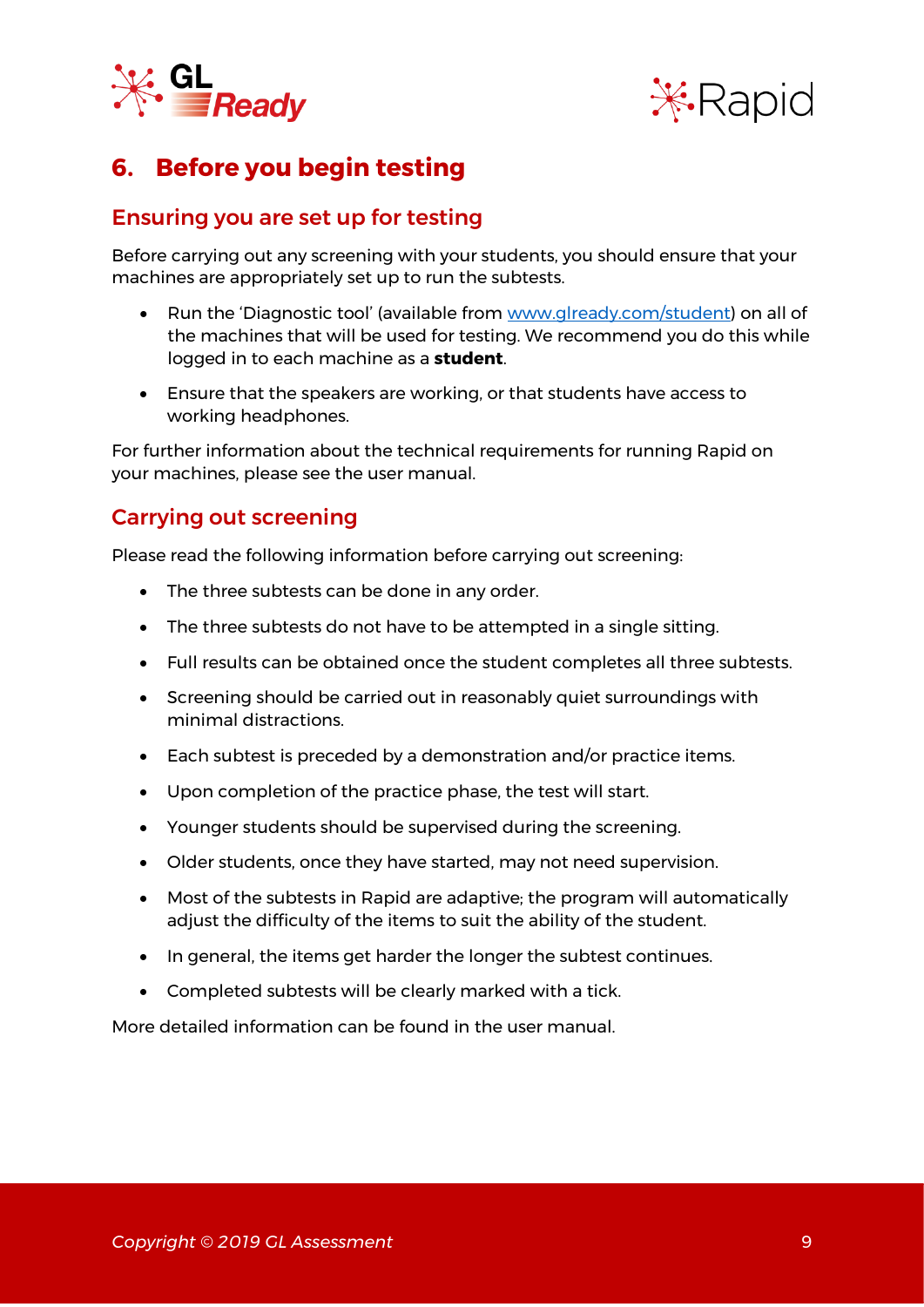



## <span id="page-9-0"></span>**7. Assigning tests to students**

There are two options when assigning Rapid to a student(s):

- **Option 1: Use this computer.** The 'Assign and start' button will assign and begin the test on the current device, immediately. This option is useful for testing individual students.
- **Option 2: Use another computer.** The 'Assign' button will allocate Rapid to the student but will not begin the test session. This is most useful when assigning Rapid to multiple students, or for when the student will sit the test later, or on a different device.

Please see the following pages for step-by step guides.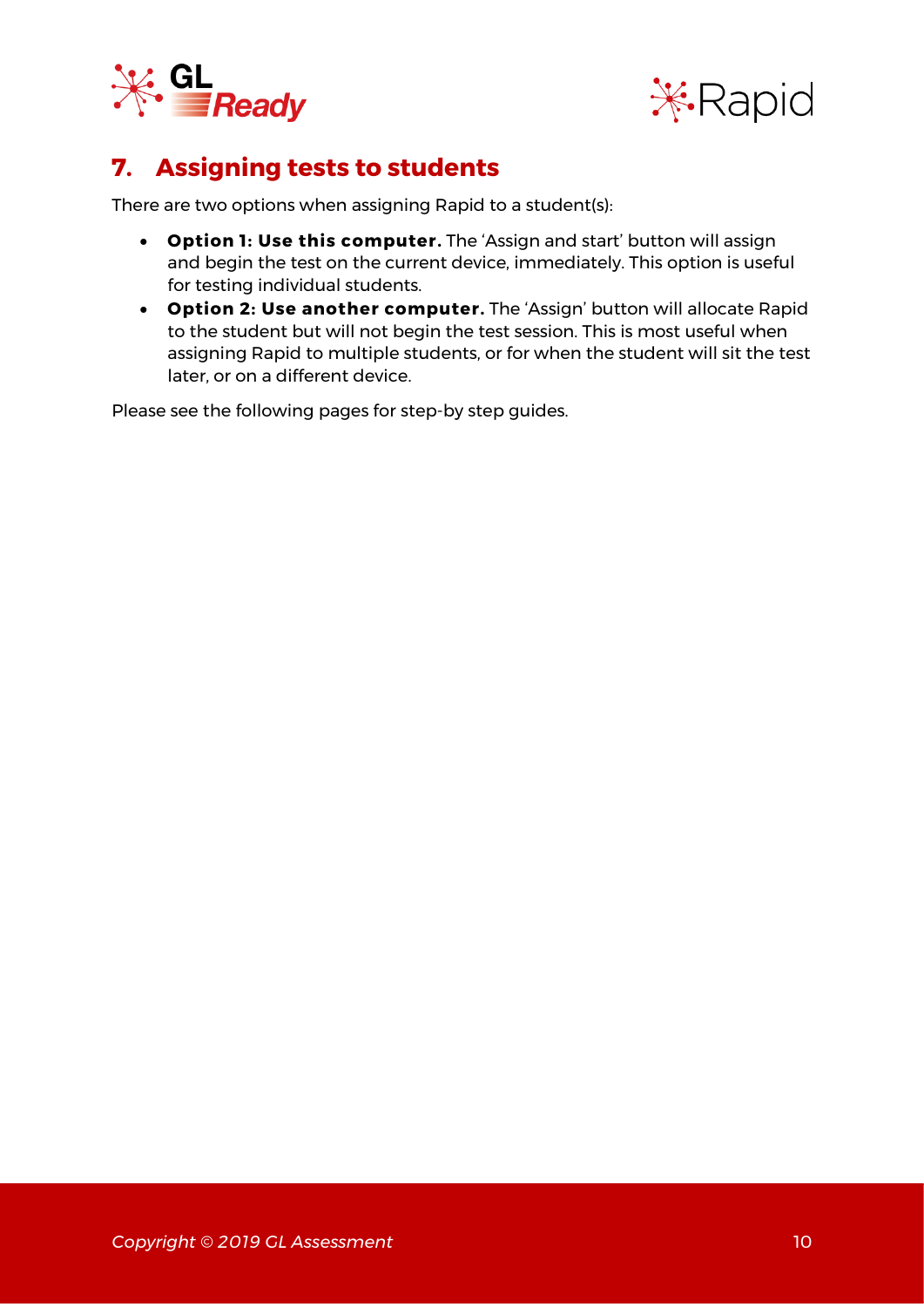



#### <span id="page-10-0"></span>Use this computer and test immediately – individual student

To assign Rapid to an **individual** student and test immediately on this device:

Step 1: Click on the 'Rapid' button next to their name.

| Name                     | Age    | Gender | <b>Last Activity</b> |       |        |
|--------------------------|--------|--------|----------------------|-------|--------|
| $\boxtimes$<br>Sue Jones | 14y 5m | Female | 46 seconds ago       | Rapid | Report |

Step 2: Select the 'Assign and Start' button.

| Sue Jones<br>Assign Rapid to this student?                                                                                     | $\times$                                                                                                                                                                                                   |
|--------------------------------------------------------------------------------------------------------------------------------|------------------------------------------------------------------------------------------------------------------------------------------------------------------------------------------------------------|
| Use this computer<br>Use this option to start the assignment on this<br>machine.<br>This will log you out of the teacher area. | Use another computer<br>You can use this option to assign products and<br>start testing at another time or on a different<br>machine.<br>Just use the following URL when you're ready to<br>begin testing. |
| Assign and start                                                                                                               | https://glready.com/student<br>Assign<br>Cance                                                                                                                                                             |

You will see a list of the subtests available to that student. The three subtests appropriate for the age of the student will have been assigned.

Step 3: To start a subtest, click on the 'Start' button next to a subtest name.

| Emma Rees |       |        | ×     | <b>Abdul Rahim</b> |       |                        |
|-----------|-------|--------|-------|--------------------|-------|------------------------|
| Crayons   | Start | Rhymes | Start | <b>Funny words</b> | Start | Word chopping<br>Start |
| Races     | Start |        |       | Mobile phone       | Start |                        |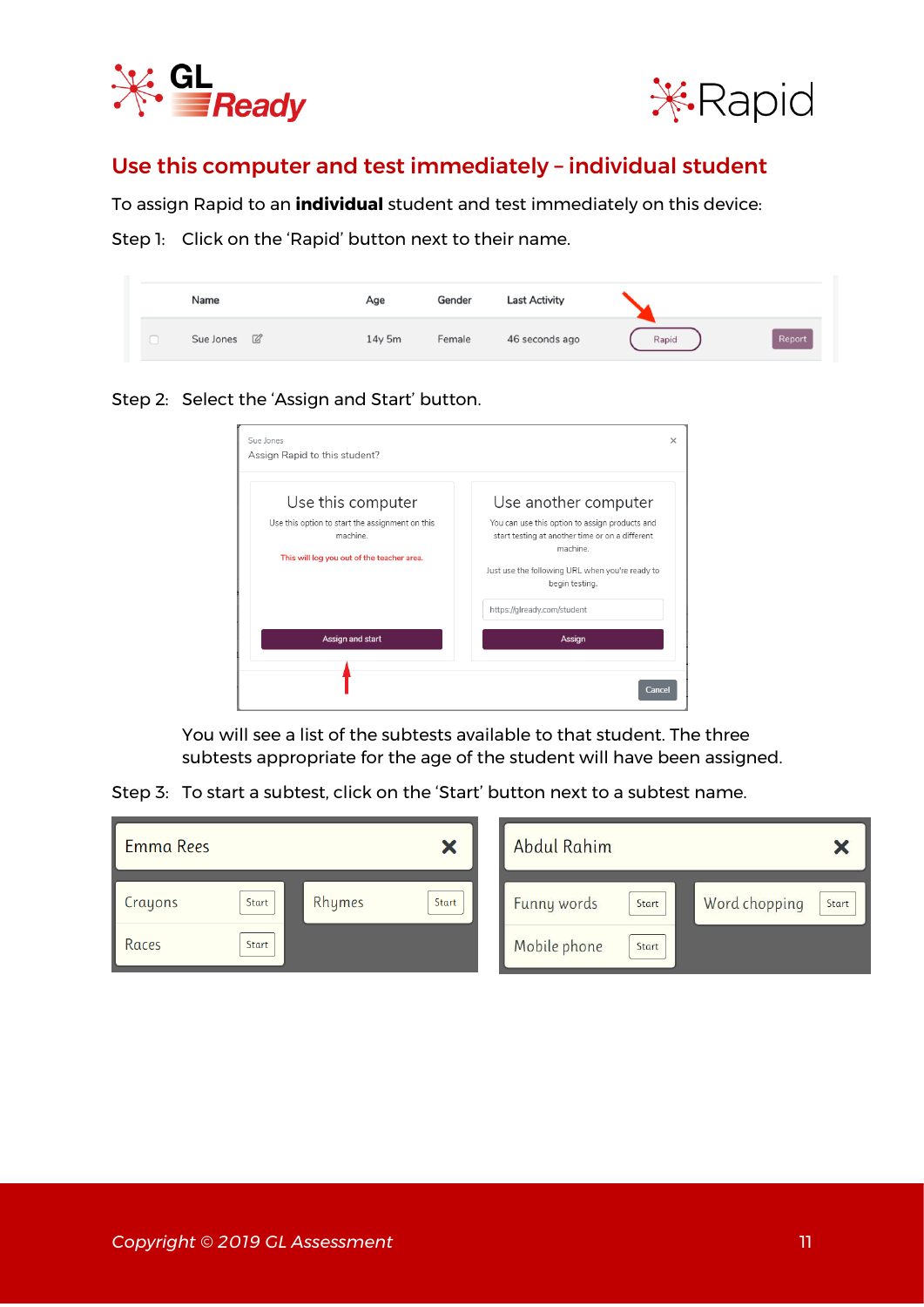



#### <span id="page-11-0"></span>Use another computer and test later – individual student

To assign Rapid to an **individual** student and start testing at another time or on a different machine.

- Step 1: Click on the 'Rapid' button next to the student's name.
- Step 2: Select the 'Assign' button.

| Sue Jones<br>Assign Rapid to this student?                                                                                     | ×                                                                                                                                                                                                          |
|--------------------------------------------------------------------------------------------------------------------------------|------------------------------------------------------------------------------------------------------------------------------------------------------------------------------------------------------------|
| Use this computer<br>Use this option to start the assignment on this<br>machine.<br>This will log you out of the teacher area. | Use another computer<br>You can use this option to assign products and<br>start testing at another time or on a different<br>machine.<br>Just use the following URL when you're ready to<br>begin testing. |
| Assign and start                                                                                                               | https://glready.com/student<br>Assign<br>Cancel                                                                                                                                                            |

Step 3: Return to the 'Manage students' page on your teacher account and start testing at another time or on a different machine.

> When a student has successfully been assigned Rapid, an empty circle will appear in the Rapid button against their name.

| <b>Charlotte Bee</b> | $\sqrt{a}$   | $7y$ 5 $m$       | Female | 7 minutes ago | Rapid |
|----------------------|--------------|------------------|--------|---------------|-------|
| Jaime Ferraris       | $\mathbb{Z}$ | 8y <sub>5m</sub> | Male   | 7 minutes ago | Rapid |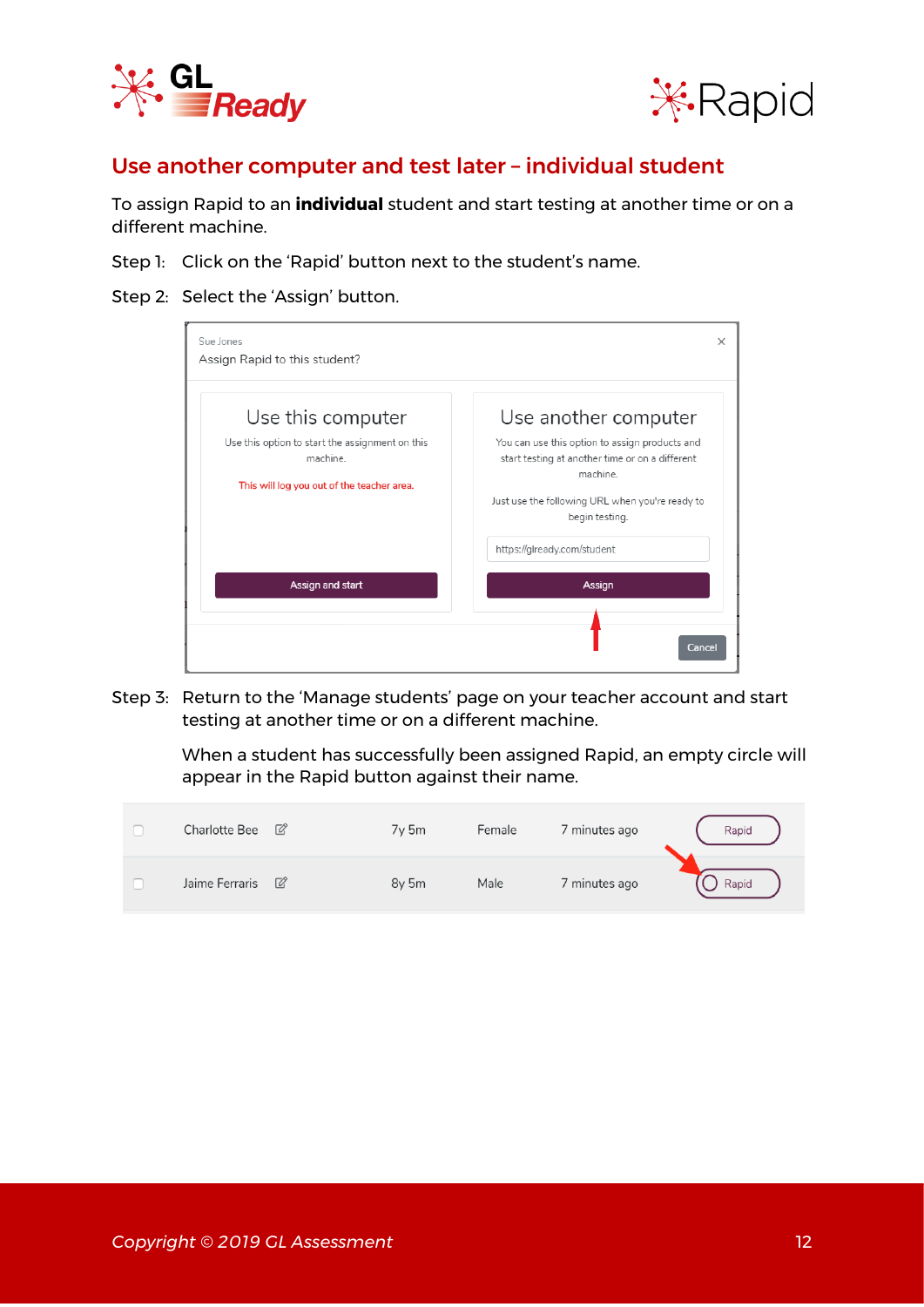



#### <span id="page-12-0"></span>Use another computer and test later – multiple students

To assign Rapid to **multiple** students and start testing at another time or on a different machine.

Step 1: Select multiple students by ticking the boxes next to their names.

|                       |                             |                          |                   |        |                      | <b>O</b> Completed <b>①</b> Started ○ Assigned |        |
|-----------------------|-----------------------------|--------------------------|-------------------|--------|----------------------|------------------------------------------------|--------|
|                       |                             |                          |                   |        |                      | 3 students selected<br>Group actions           | Rapid  |
|                       |                             |                          |                   |        |                      |                                                |        |
|                       | Name                        |                          | Age               | Gender | <b>Last Activity</b> |                                                |        |
|                       | Abdul Rahim                 | $\Box$                   | 10y <sub>5m</sub> | Male   | 4 minutes ago        | Rapid                                          | Report |
| $\overline{a}$        | Jaime Ferraris <sup>2</sup> |                          | 8y <sub>5m</sub>  | Male   | 4 minutes ago        | Rapid                                          | Report |
| $\overline{a}$        | Matt Howser                 | $\overline{\mathbb{C}}$  | 6y 5m             | Male   | 4 minutes ago        | Rapid                                          | Report |
| $\boldsymbol{\varpi}$ | Saif Rahman                 | $\overline{\mathscr{Q}}$ | $12y$ 5m          | Male   | 4 minutes ago        | Rapid                                          | Report |

Step 2: In the group actions above the list of students click on the 'Rapid' button.

Step 3: Confirm your selection with the 'Assign' button.

| Rapid group test (3 students) |         |            | ×      |
|-------------------------------|---------|------------|--------|
| Matt Howser                   | 6y 8m   | Unassigned |        |
| Saif Rahman                   | $9y$ 8m | Unassigned |        |
| Wayne Cairns                  | 9y 8m   | Unassigned |        |
| Cancel                        |         |            | Assign |

Step 4: Return to the 'Manage students' page on your teacher account and start testing at another time or on a different machine.

> When a student has successfully been assigned Rapid, an empty circle will appear in the Rapid button against their name.

| <b>Charlotte Bee</b> | ☑           | 7y 5m            | Female | 7 minutes ago | Rapid |
|----------------------|-------------|------------------|--------|---------------|-------|
| Jaime Ferraris       | $\boxtimes$ | 8y <sub>5m</sub> | Male   | 7 minutes ago | Rapid |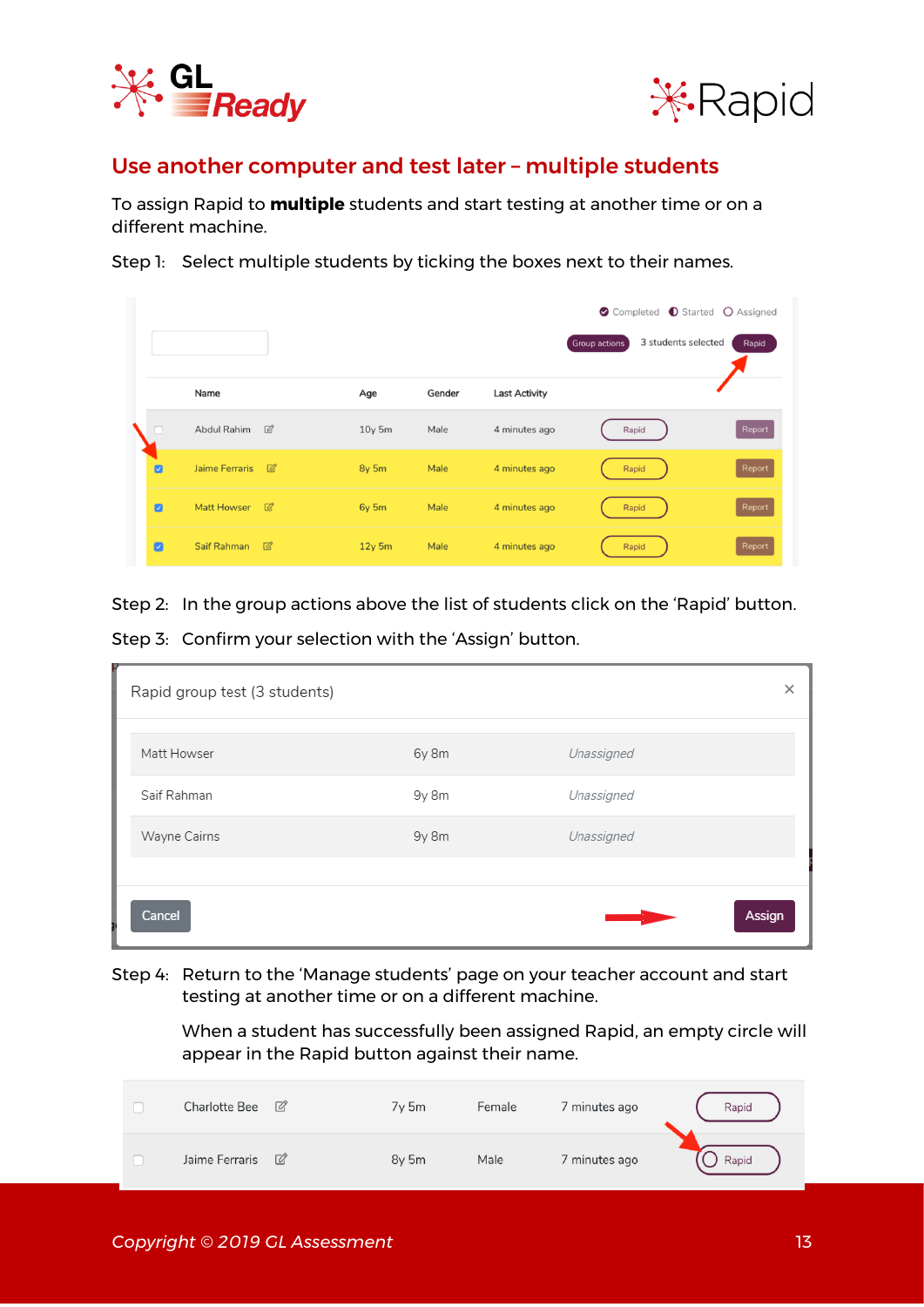



#### <span id="page-13-0"></span>Starting a test session later or on another machine

You will need the following information before you begin:

- School password (found on the 'Manage school' page at [http://www.glready.com/school\)](http://www.glready.com/school)
- The student's name
- The student's date of birth
- Step 1: Go to [www.glready.com/student](http://www.glready.com/student)
- Step 2: Enter your school password. This will take you to a student login page that will list the names of each student that has subtests available to complete.
- Step 3: To start a student session, select the name of a student, enter their date of birth and press 'Start'.

You will see a list of the subtests available to that student. The three subtests appropriate for the age of the student will have been assigned.

| Emma Rees |       |        | $\boldsymbol{\mathsf{x}}$ | <b>Abdul Rahim</b> |       |                        |
|-----------|-------|--------|---------------------------|--------------------|-------|------------------------|
| Crayons   | Start | Rhymes | Start                     | <b>Funny words</b> | Start | Word chopping<br>Start |
| Races     | Start |        |                           | Mobile phone       | Start |                        |

Step 4: To start a subtest, click on the 'Start' button next to a subtest name.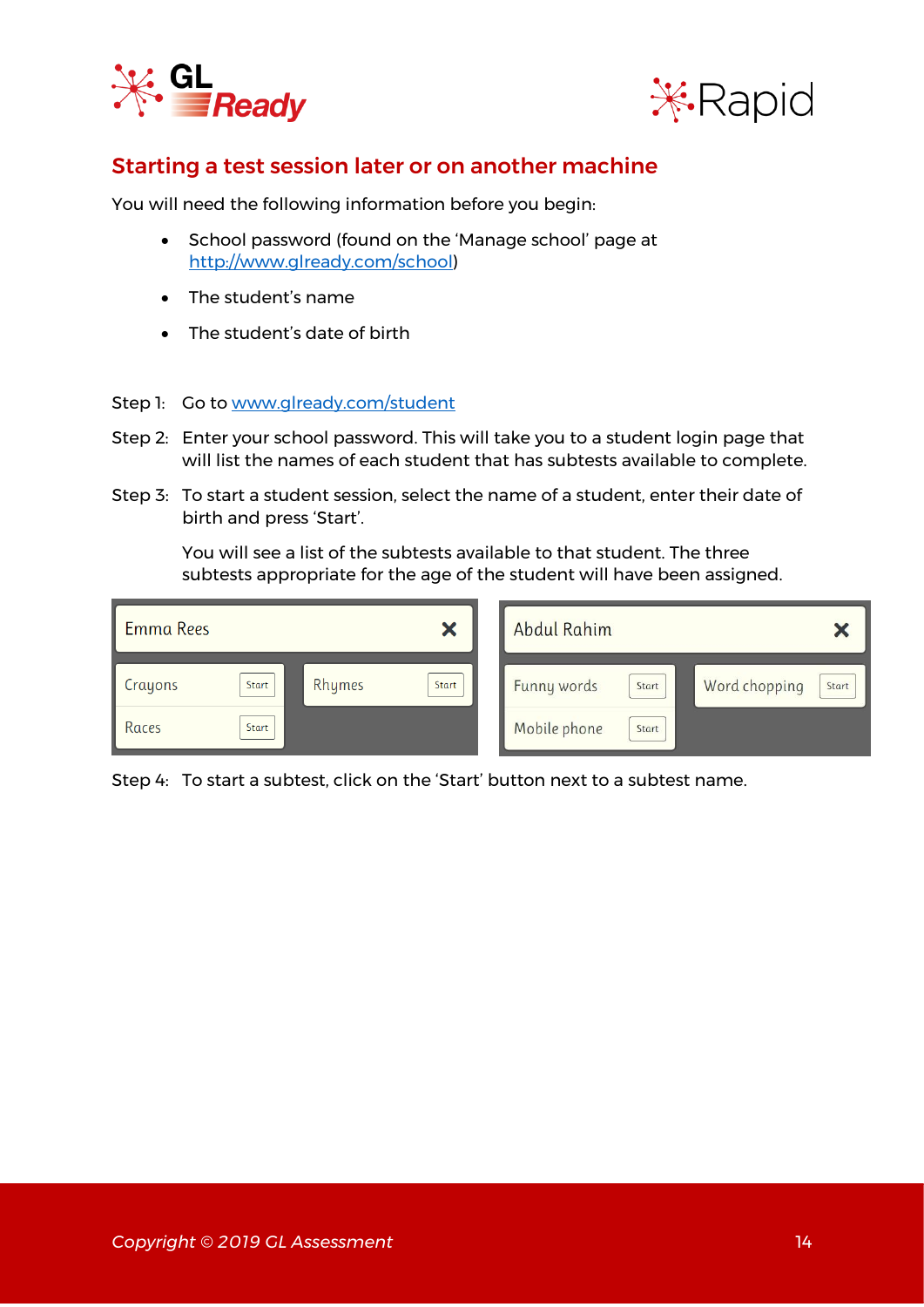



## <span id="page-14-0"></span>**8. Administering Rapid**

### <span id="page-14-1"></span>Retesting with Rapid

Generally, we do not recommend retesting.

All psychological and educational tests are subject to *practice effects*, which are the positive or negative psychological impacts of previous assessment(s) on a student's performance.

- Positive impacts include item familiarity and increased confidence, which tend to **inflate** scores on subsequent assessment occasions.
- Negative impacts include decreased motivation or overconfidence, which tend to **deflate** scores on subsequent assessment occasions.

It can be seen, therefore, that retesting with any psychological and educational test is highly likely to produce results that have been influenced in some way and consequently they are less likely to be valid or reliable. However, exceptional situations may arise when the teacher feels the need to re-administer one or more of the subtests in Rapid. Please see the user manual for further guidance.

#### **NB Re-testing will overwrite the student's previous results.**

#### <span id="page-14-2"></span>Assessing students who have limited English

Assessment of any student who has limited proficiency in spoken English is often problematic. However, Rapid is less problematic than many conventional methods of assessment.

- Rapid has a strongly visual format and minimal reliance on spoken instructions.
- It does not include any direct measures of reading and spelling skills which would be expected to be significantly affected by limited proficiency in spoken English.
- The subtests in Rapid are attempting to identify students who display deficits in various aspects of **phonological processing**, because the principal weight of research evidence on dyslexia supports this approach. There is good evidence to support the use of such tests with students speaking English as an additional language.
- Teachers should still exercise caution when interpreting the test results of such students.

It should also be noted that in order to tackle the subtest of auditory sequential memory, the student will need to know the spoken form of English animal names (for 4–7-year-olds) or the digits 1–9 in spoken and written form (for 8–15-year-olds). Where there is uncertainty, a teacher or assistant who speaks the student's first language can help with explaining instructions.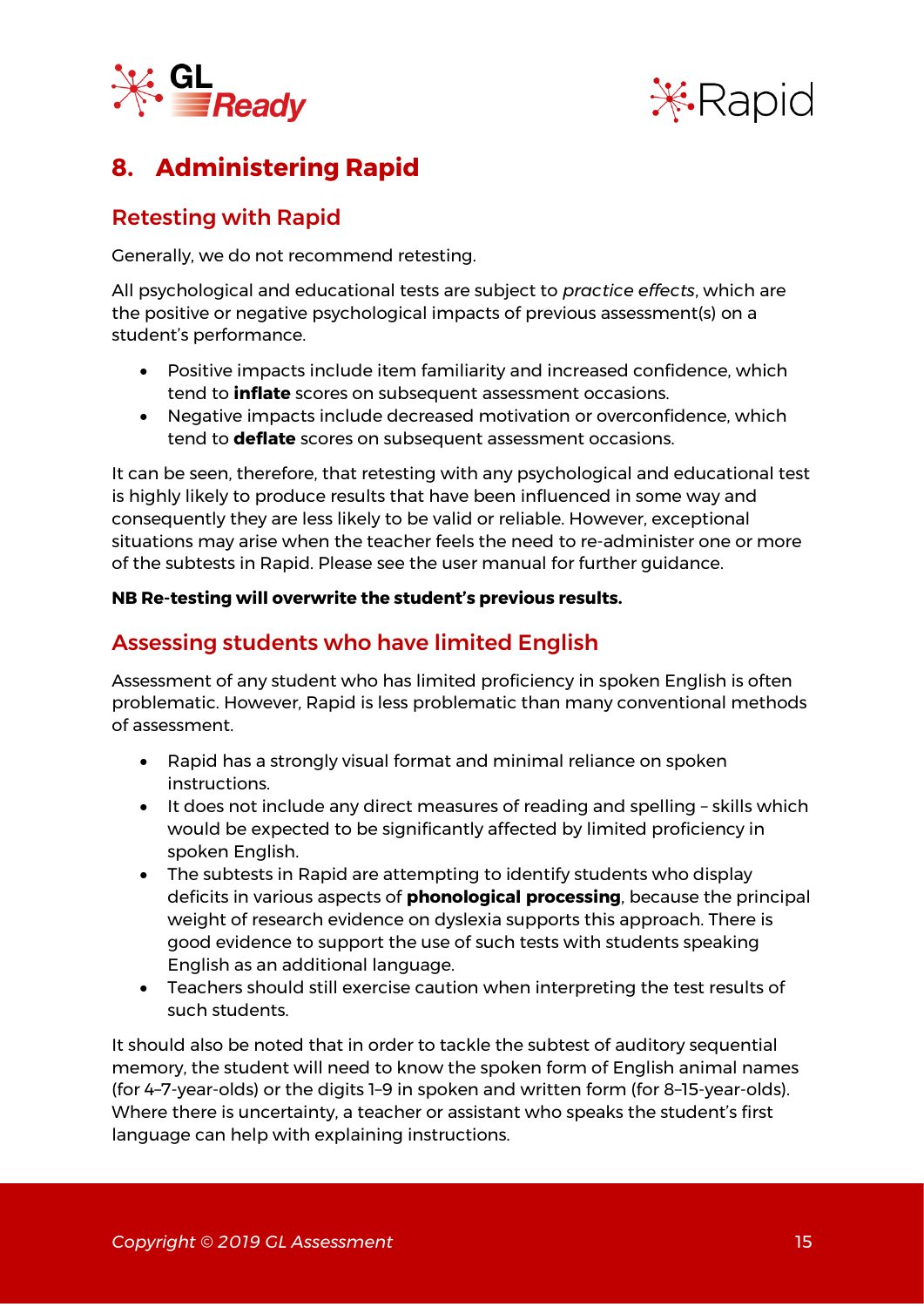#### The following page lists the animal names that the student needs to be familiar with. Please see the user manual for further guidance.

• Squirrel

• Panda

• Tiger

• Mouse

## <span id="page-15-0"></span>Animal names for pupils under 7 years old (spoken)

- Elephant
- Hippopotamus
- Fox
- Bear
- Cat
- Goat
- Sheep
- Donkey
- Rabbit

## <span id="page-15-1"></span>Animal names for pupils between 7 and 8 years old (spoken)

- Elephant
- Hippopotamus
- Cat
- Fox
- Goat
- Rabbit
- Squirrel
- Mouse
- Frog
- Ant
- Crab
- **Spider**
- Duck
- Hen
- Penguin
- Robin
- Horse
- Camel
- Reindeer
- Lion
- Rhinoceros
- Panda
- Donkey
- Monkey
- **Grasshopper**
- Beetle
- **Scorpion**
- Snake
- Lizard
- Seagull
- Pigeon
- Eagle
- Parrot
- Blackbird
- Kangaroo
- Buffalo
- **Giraffe**
- Zebra
- Tiger

- 
- Monkey
- Spider
- Ant

• Frog

• Crab





• Duck

• Hen

• Robin

• Horse

• Camel

• Lion

• Reindeer

**Penguin**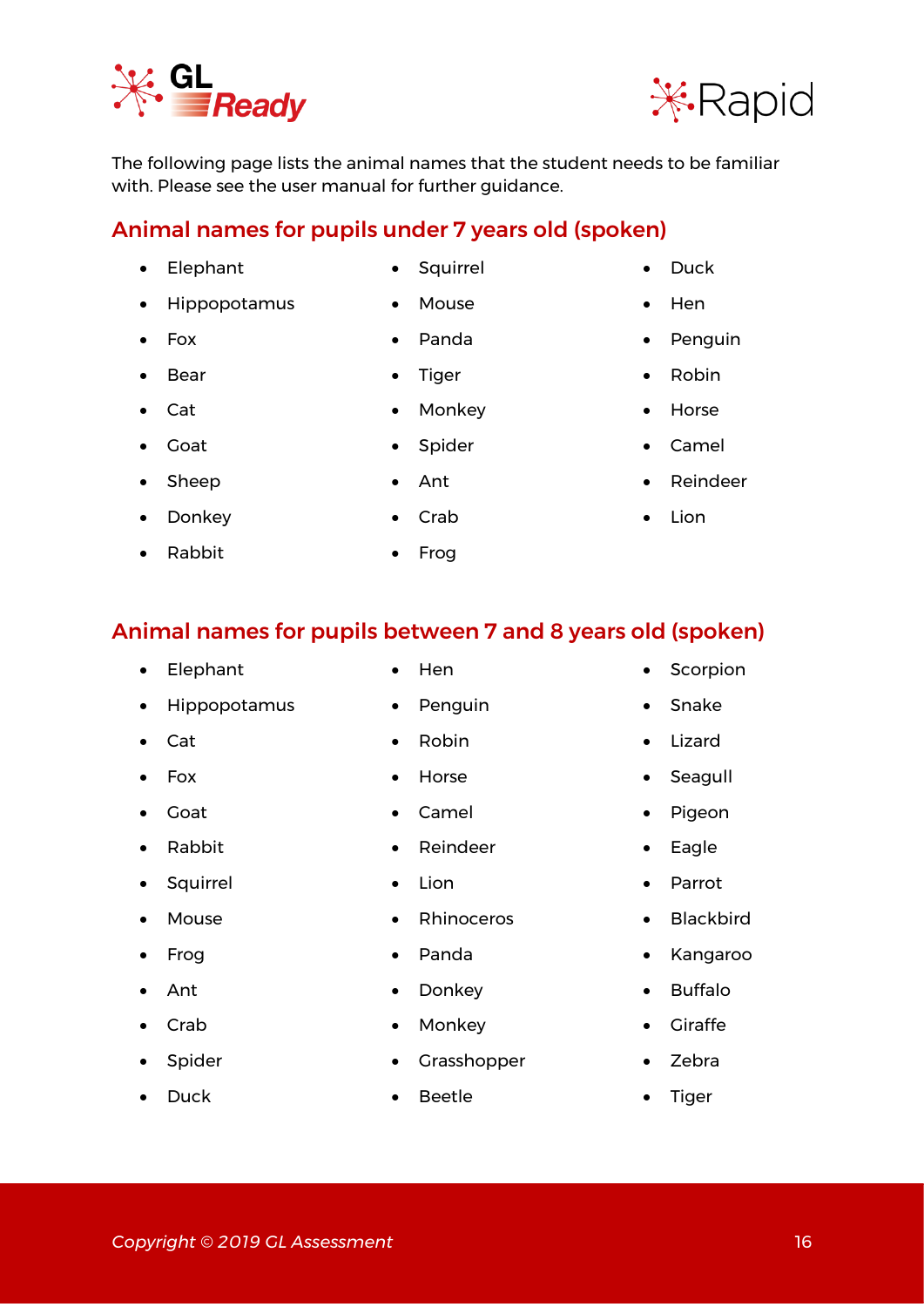



### <span id="page-16-0"></span>**9. Accessing reports**

Reports are only of value if a student has completed all three of the assessment tasks presented to him or her. There are two types of report: graphical or CSV.

#### <span id="page-16-1"></span>To access an individual student's graphical report

Step 1: Go to the 'Manage student' page on GL Ready.

Step 2: Click on the 'Report' button against that student's name.

| GL School<br>Students |             |                  |         |                      | Import students<br>New student                                                                                  |
|-----------------------|-------------|------------------|---------|----------------------|-----------------------------------------------------------------------------------------------------------------|
|                       |             |                  |         |                      | Completed C Started O Assigned<br>Please select more than one student to perform group actions<br>Group actions |
|                       | Name        | Age              | Gender  | <b>Last Activity</b> |                                                                                                                 |
| $\Box$                | Student 1 図 | $5y$ 8 $m$       | Female  | 4 months ago         | LASS 8-11<br>CoPS<br>(ഗ<br>Report +<br>$\omega$<br>Rapid                                                        |
| $\Box$                | Student 2 図 | $9y$ 8m          | Female  | 4 months ago         | $\bigcirc$ LASS 8-11<br>CoPS<br><b>B</b> Rapid<br>Report +                                                      |
| $\Box$                | Student 3   | 5y <sub>8m</sub> | Not set | 5 months ago         | <b>O</b> Rapid<br>LASS 8-11<br>$\omega$ cops<br>Report                                                          |
| $\hfill \Box$         | Student 4   | $10y$ 6m         | Male    | 4 months ago         | CoPS<br>Rapid<br>CoPS<br>LASS 8-11<br>Rapid                                                                     |

If your school is subscribed to multiple products on GL Ready and a student has more than one report available, use the dropdown arrow to select the correct report you wish to see.

Step 3: To add comments to a report, click on 'Add assessor's comments', type your comments in the box and click 'Save'.

| Non-words                                                         | Average or above | No difficulties shown on the phonic skills test. |
|-------------------------------------------------------------------|------------------|--------------------------------------------------|
| Please click this link to access the manual for further guidance. |                  |                                                  |
| Add assessor's comments                                           |                  |                                                  |
|                                                                   |                  |                                                  |

Step 4: Print or save a report by using your browser's printing options.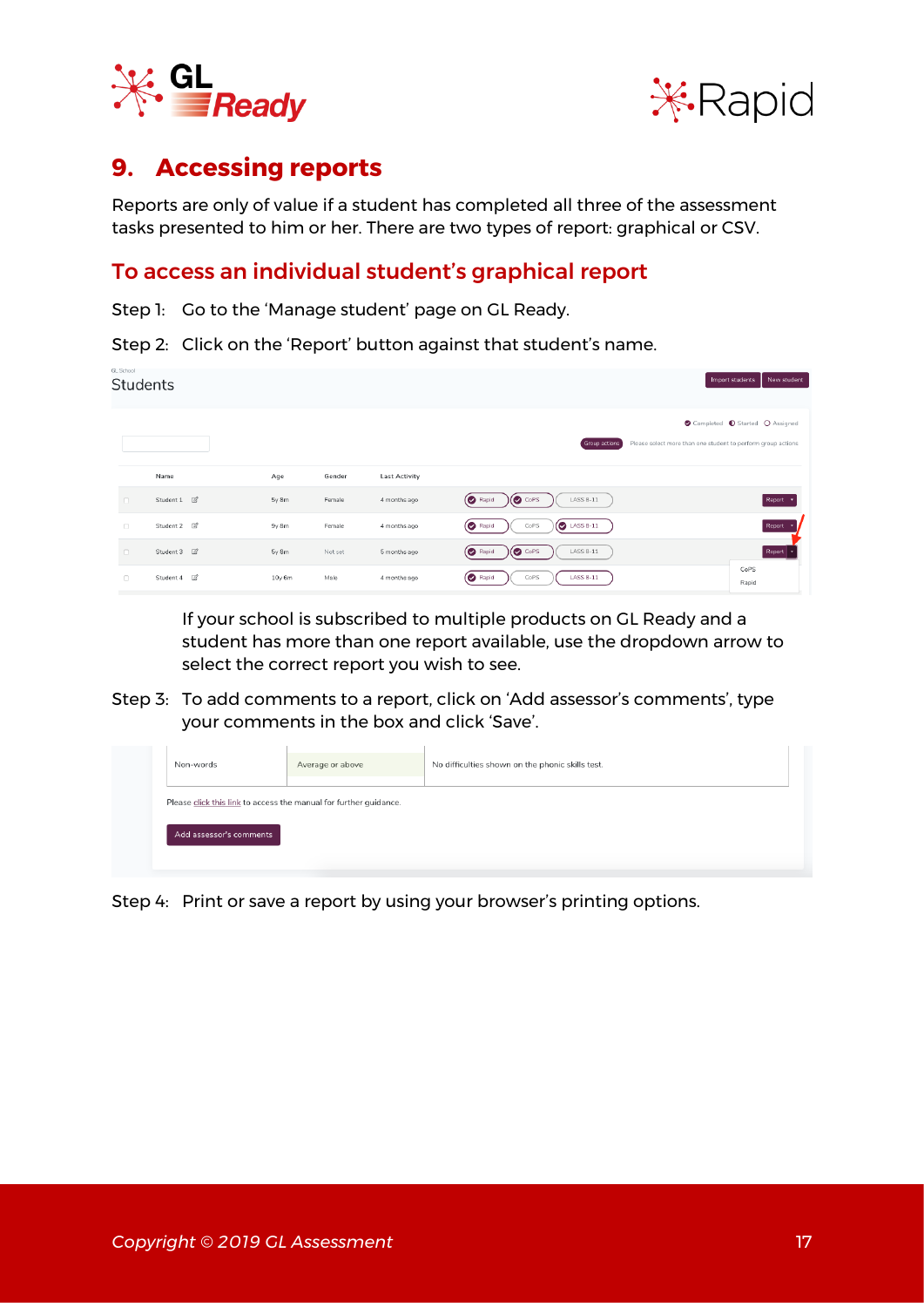



#### <span id="page-17-0"></span>To access multiple students' graphical reports

Step 1: Select the students by ticking the boxes next to their names and in the group actions above the list of students, click on the 'Report' button.

| GL Academy     | <b>Students</b>           |            |        |                      | Import students<br>New student                                                                                                           |
|----------------|---------------------------|------------|--------|----------------------|------------------------------------------------------------------------------------------------------------------------------------------|
|                |                           |            |        | Group actions        | Completed C Started O Assigned<br>LASS 8-11<br>Delete<br>3 students selected<br>Rapid<br>CoPS<br>Report<br><b>CSV</b><br>۰.<br>LASS 8-11 |
|                | Name                      | Age        | Gender | <b>Last Activity</b> | Rapid                                                                                                                                    |
| $\blacksquare$ | Student 1 2               | 14y 10m    | Female | 4 days ago           | LASS 8-11<br>Rapid<br>CoPS<br>Report                                                                                                     |
| $\blacksquare$ | Student 2                 | $10y$ 7m   | Male   | 4 days ago           | $\bigcirc$ LASS 8-11<br>Rapid<br>CoPS<br>Report *                                                                                        |
| $\blacksquare$ | Student 3 2               | $8y$ 2m    | Female | 4 days ago           | $\bigcirc$ LASS 8-11<br>Rapid<br>CoPS<br>Report *                                                                                        |
| $\Box$         | $\mathbb{Z}$<br>Student 4 | $7y$ 3 $m$ | Female | 4 days ago           | Rapid<br>CoPS<br>LASS 8-11<br>Report                                                                                                     |

If your school is subscribed to multiple products on GL Ready and a student has more than one report available, use the dropdown arrow to select the correct report you wish to see.

Step 2: Navigate between reports using the dropdown list of names, the arrows or select 'Show all'.

| Student 1<br>Student 2<br>Student 3 | Student 1 *<br>᠈                      | Show All           |                              |                       | <b><del></del> <del></del>  K</b> . Rapid Individual Report                                                                                |  |  |  |  |  |
|-------------------------------------|---------------------------------------|--------------------|------------------------------|-----------------------|--------------------------------------------------------------------------------------------------------------------------------------------|--|--|--|--|--|
|                                     | Name                                  | Student 1          |                              |                       |                                                                                                                                            |  |  |  |  |  |
|                                     | Student ID                            | JB123456           |                              |                       |                                                                                                                                            |  |  |  |  |  |
|                                     | Date of birth                         | 1st May 2005       |                              |                       |                                                                                                                                            |  |  |  |  |  |
|                                     | Testing date range                    | 5th March 2020     |                              |                       |                                                                                                                                            |  |  |  |  |  |
|                                     |                                       |                    |                              |                       |                                                                                                                                            |  |  |  |  |  |
|                                     | Subtest                               | Date of<br>subtest | Age at<br>test<br>(yrs:mths) | Standard<br>age score | Standard age score (with 90% confidence<br>bands)<br>ST<br><b>NPR</b><br>Z-score<br>T-score<br>60<br>100 110 120 130 140<br>70<br>80<br>90 |  |  |  |  |  |
|                                     | Phonological processing<br>(Segments) | 05/03/2020         | 14:10                        | 99                    | 5<br>47<br>49<br>$-0.07$                                                                                                                   |  |  |  |  |  |

- Step 3: To add comments to a report, click on 'Add assessor's comments', type your comments in the box and click 'Save'.
- <span id="page-17-1"></span>Step 4: Print or save a report by using your browser's printing options.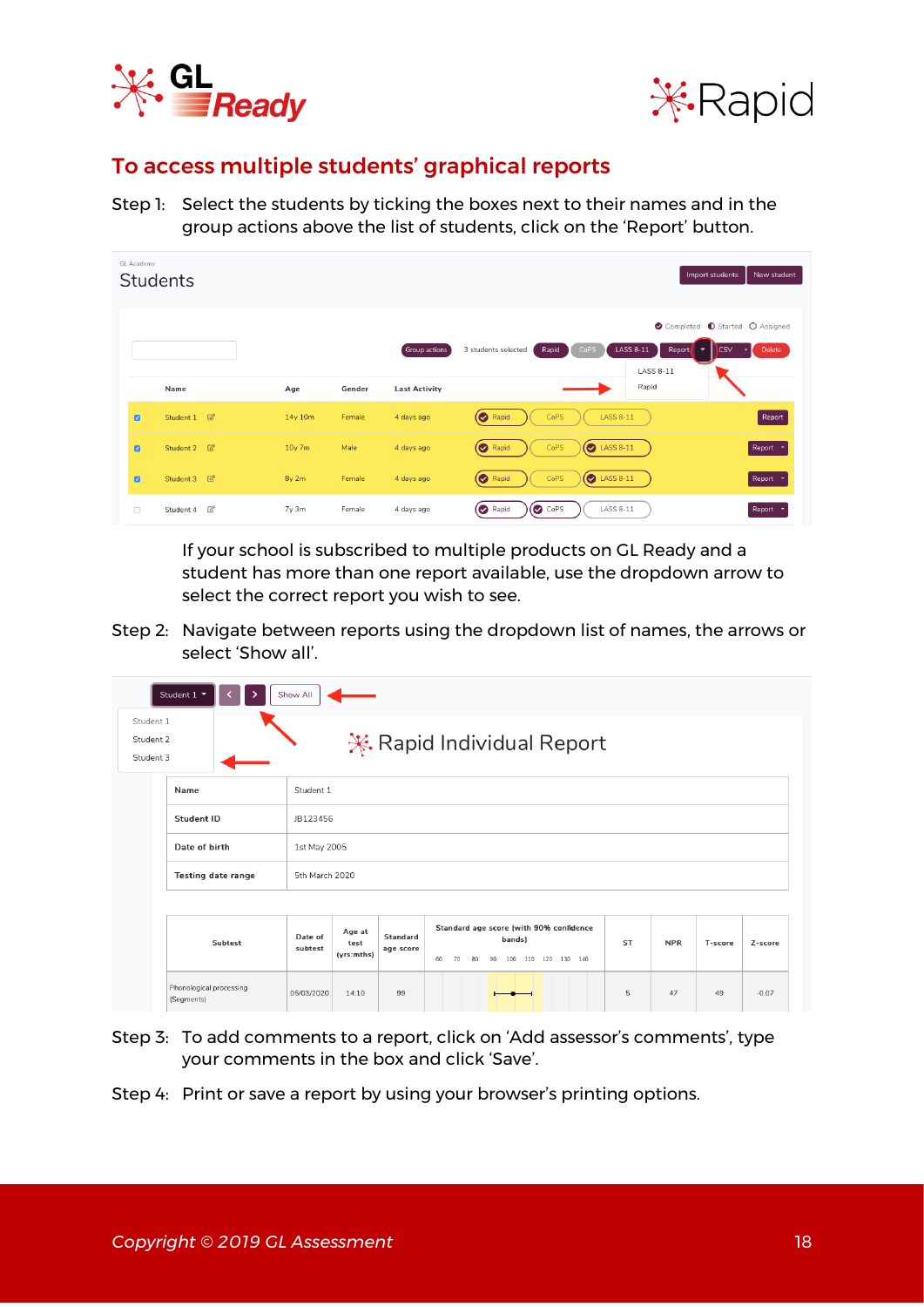



#### To access a student's CSV report

Step 1: Go to the 'Manage student' page on GL Ready.

Step 2: Select one or more students by ticking the box next to their name and in the group actions above the list of students, click on the 'CSV' button.

| GL Academy<br><b>Students</b> |                           |          |        |                      | New student<br>Import students                                                                                             |
|-------------------------------|---------------------------|----------|--------|----------------------|----------------------------------------------------------------------------------------------------------------------------|
|                               |                           |          |        | Group actions        | Completed C Started O Assigned<br>3 students selected<br>CoPS<br>LASS 8-11<br>Rapid<br><b>Delete</b><br>Report<br>CSV<br>÷ |
|                               | Name                      | Age      | Gender | <b>Last Activity</b> |                                                                                                                            |
| ✓                             | Student 1 2               | 14y 10m  | Female | 4 days ago           | <b>LASS 8-11</b><br>CoPS<br>◙<br>Report<br>Rapid                                                                           |
| $\overline{a}$                | Student 2 2               | $10y$ 7m | Male   | 4 days ago           | $\bigcirc$ LASS 8-11<br>Rapid<br>CoPS<br>Report -                                                                          |
| $\overline{a}$                | Student 3 図               | 8y 2m    | Female | 4 days ago           | <b>2</b> LASS 8-11<br>CoPS<br>Rapid<br>Report                                                                              |
| $\Box$                        | $\mathbb{Z}$<br>Student 4 | 7y 3m    | Female | 4 days ago           | C <sub>oPS</sub><br>LASS 8-11<br>Rapid<br>Report                                                                           |

Step 3: Use your browser's settings to save to your 'Downloads' folder, or your preferred file location.